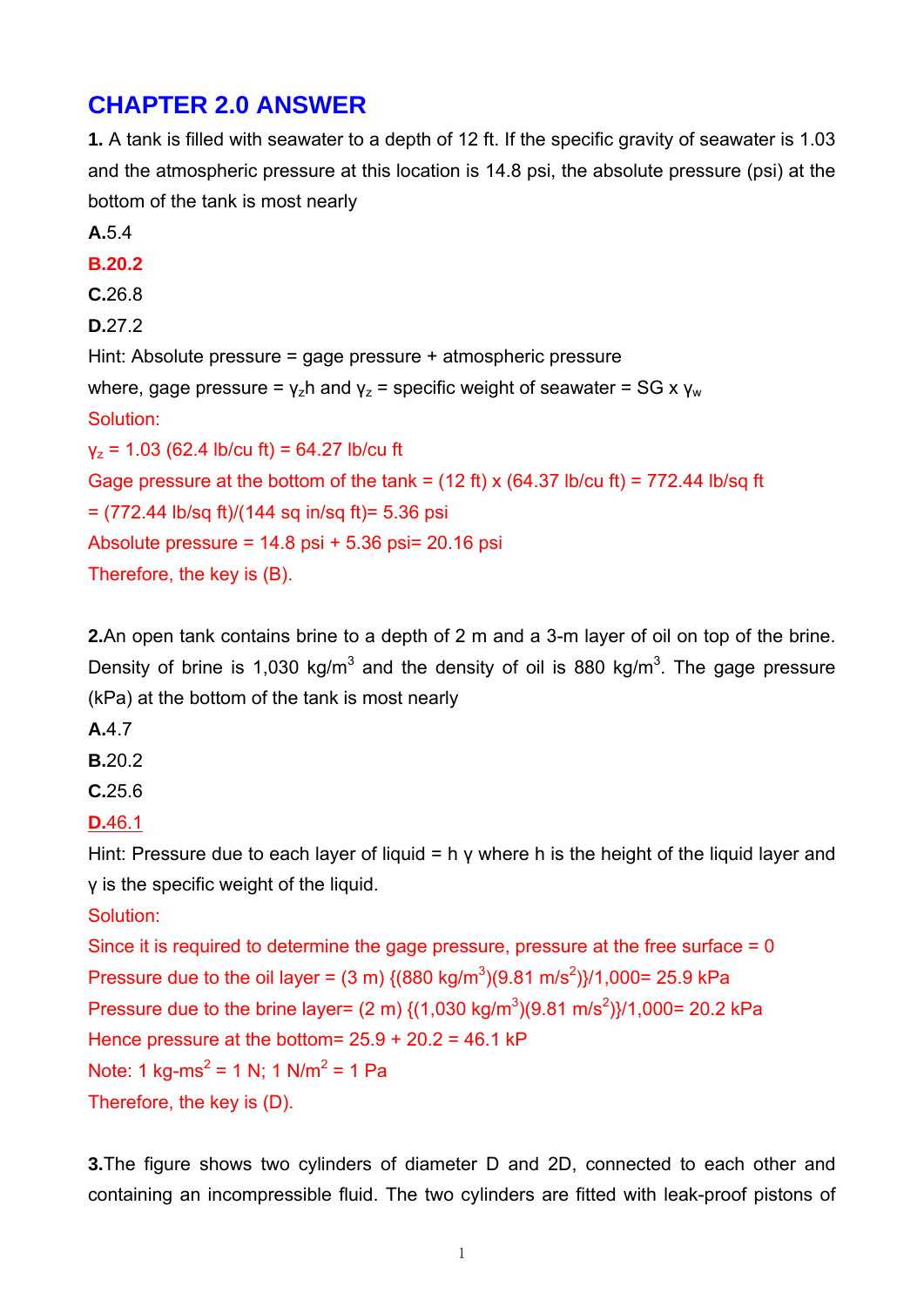weight  $W_1$  and  $W_2$  as shown. Which of the following is a correct expression?



 $A.W_2 = W_1/2$ **B.** $W_2 = W_1$  $C.W_2 = 2 W_1$ 

 $D.W_2 = 4 W_1$ 

Hint: The pressure is the same in both cylinders. Pressure = Weight/area Solution:

| Considering the weight $W_1$ , pressure |                        |
|-----------------------------------------|------------------------|
| Considering the weight $W_2$ , pressure | $\pi D^2$<br>$\pi(2D)$ |
| Equating the two,                       |                        |
| Hence, $W_2$ = 4 $W_1$                  |                        |
| Therefore, the key is (D).              |                        |

**4.**The figure shows the relationship between shear stress and velocity gradient for two fluids, A and B. Which of the following is a true statement?



Velocity gradient

**A.Absolute viscosity of A is greater than that of B**

- **B.**Absolute viscosity of A is less than that of B
- **C.**Kinematic viscosity of A is greater than that of B
- **D.**Kinematic viscosity of A is less than that of B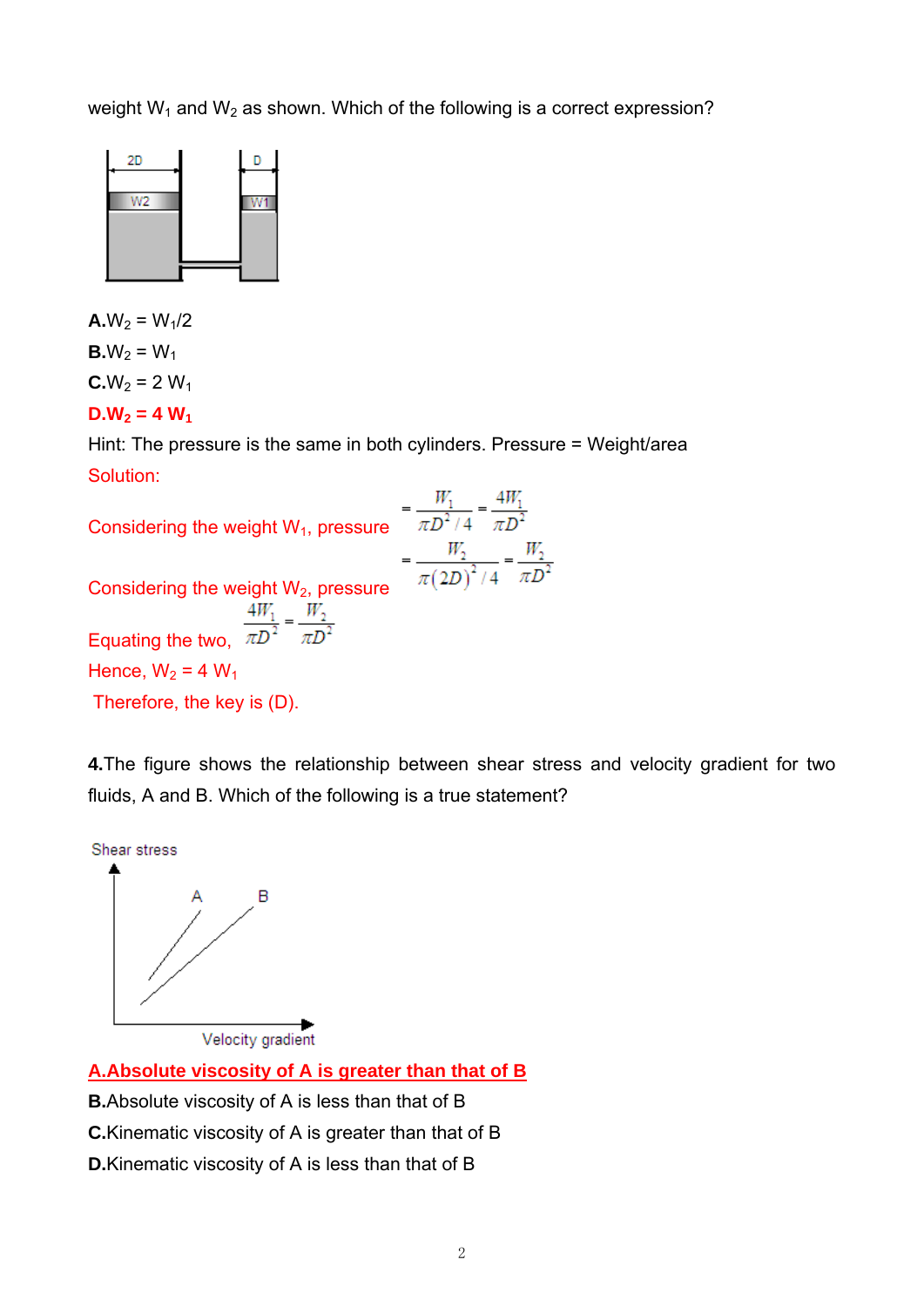shear stress

velocity gradient Hint: By definition, absolute viscosity

Thus, slope of the lines in the plot is absolute viscosity.

Kinematic viscosity = absolute viscosity/density.

Solution:

Since the slope of the line for A is greater than that for B, viscosity of A is greater than that of B.

Therefore, the key is (A).

**5.**A flat plate is sliding at a constant velocity of 5 m/s on a large horizontal table. A thin layer of oil (of absolute viscosity = 0.40 N-s/m<sup>2</sup>) separates the plat from the table. To limit the shear stress in the oil layer to 1 kPa, the thickness of the oil film (mm) should be most nearly

**A.**0.2

**B.**1.6

**C.2.0**

**D.**3.5

shear stress velocity gradient

where, velocity gradient =  $DU/d$ ,  $DU =$  difference in velocity across the oil film; and  $d =$  the thickness of the oil film.

## Solution:

 $DU = (5 - 0)$  m/s = 5 m/s  $S = \frac{\mu}{\tau} \Delta U = \frac{(0.40 \text{ N} - s/m^2)}{(1 \text{ kPa})(1,000 \text{ Pa/kPa})} (5 \text{ m/s}) = 0.002 \text{ m} = 2 \text{ mm}$ Hence,

Therefore, the key is (C).

Hint: By definition, absolute viscosity,  $\mu$ 

**6.**A 2-in. diameter shaft is supported by two sleeves, each of length = 2 in. as shown. The internal diameter of the sleeves is 2.1 in. The radial space between the shaft and the sleeves is filled with an oil of viscosity =  $8x10^{-3}$  lb-s/ft<sup>2</sup>. If the shaft is rotated at a speed of 600 rpm, the viscous torque (ft-lb) on the shaft is most nearly

**A. 0.15** 

**B.** 0.64

- **C.** 3.20
- **D.** 6.40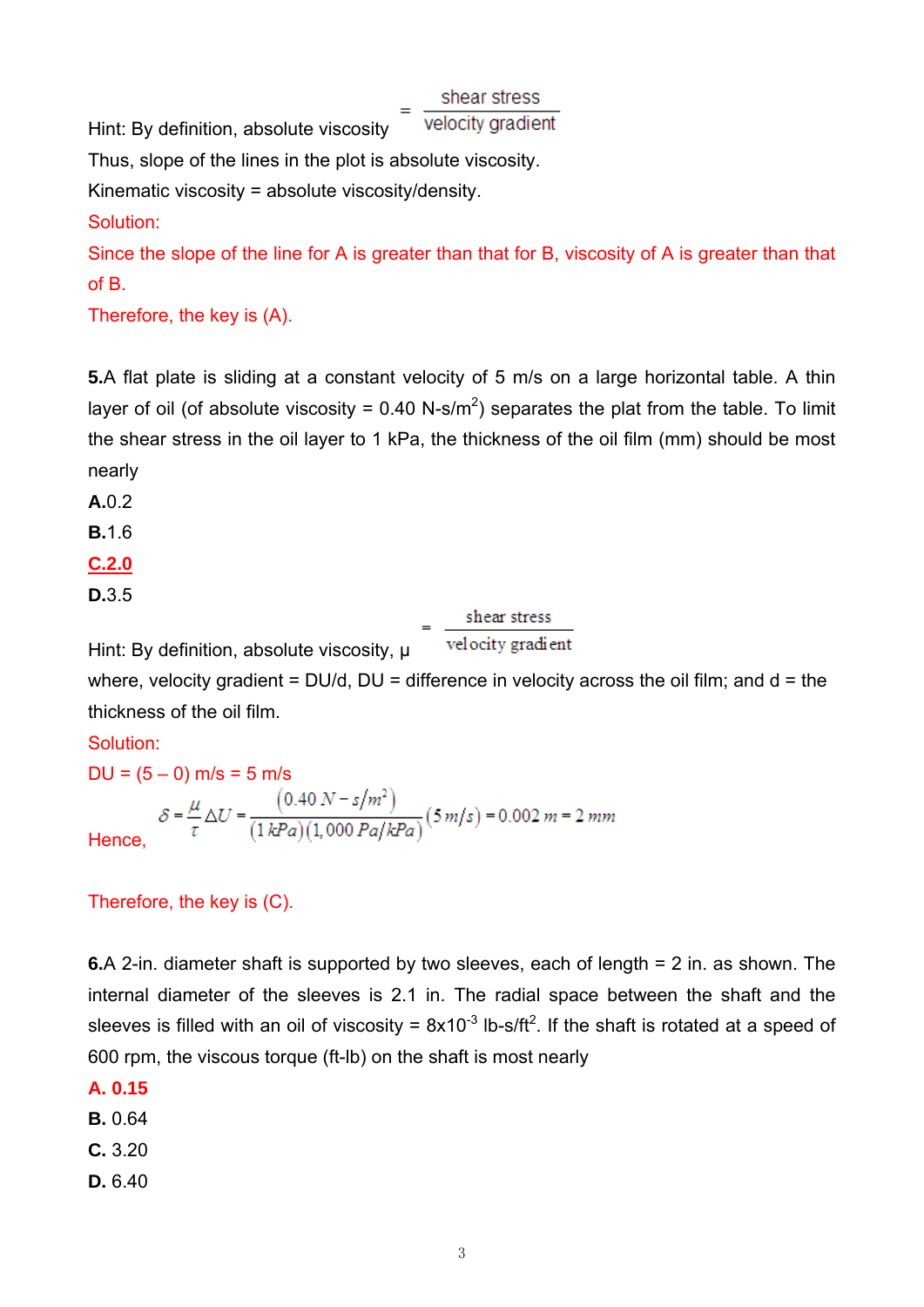```
Hint: Torque, T = (Shear force, F) x (Radius, R)
Shear force = (Shear stress, t) x (Area, A) 
Shear stress, t = \mu dU/dvSolution: 
DU/Dy = R1w/(R2 – R1) = {(1/12 ft) (600 x 2p/60)}/(1.05/12 – 1.0/12)= 1256.64 s-1
Shear stress, t = (8x10-3 lb-s/ft2)(1256.64 s-1)= 10.05 lb/sq ft 
Shear force per sleeve = t \times A = t \times [(2pR1)(L)]= (10.05 lb/sq ft) [(2p(1/12)(2/12)]= 0.88 lb 
Torque per sleeve= (0.88 lb) (1/12 ft)= 0.07 ft-lb 
Torque for 2 sleeves= 0.15 ft-lb 
Therefore, the key is (A).
```
**7.**A 2-in. diameter cylinder is floating vertically in seawater with 75% of its volume submerged. If the specific gravity of seawater is 1.03, the specific weight (lb/cu ft) of the cylinder is most nearly

### **A. 48.2**

**B.** 64.2

**C.** 83.2

**D.** 85.7

Hint: When a body is floating in a fluid, weight of the body, W (= V  $y<sub>b</sub>$ ) is balanced by the buoyancy force,  $F_b$  (=  $V_d$  γ<sub>f</sub>) where,

 $V =$  volume of the body

 $v<sub>b</sub>$  = specific weight of the body

 $V_d$ = volume displaced

 $y_f$  = specific weight of the fluid

Solution:

Equating W to  $F<sub>b</sub>$ ,

 $V_{\text{Vb}} = V_{\text{d}} V_{\text{f}}$  $V_b = (V_d) V_f$ where,  $y_f = 1.03$  gw = 1.03 (62.4 lb/cu ft) = 64.27 lb/cu ft Hence,  $y_b = 0.75$  (64.27 lb/cu ft) = 48.20 lb/cu ft Therefore, the key is (A).

**8.**A clean glass tube is to be selected in the design of a manometer to measure the pressure of kerosene. Specific gravity of kerosene = 0.82 and surface tension of kerosene = 0.025 N/m. If the capillary rise is to be limited to 1 mm, the smallest diameter (cm) of the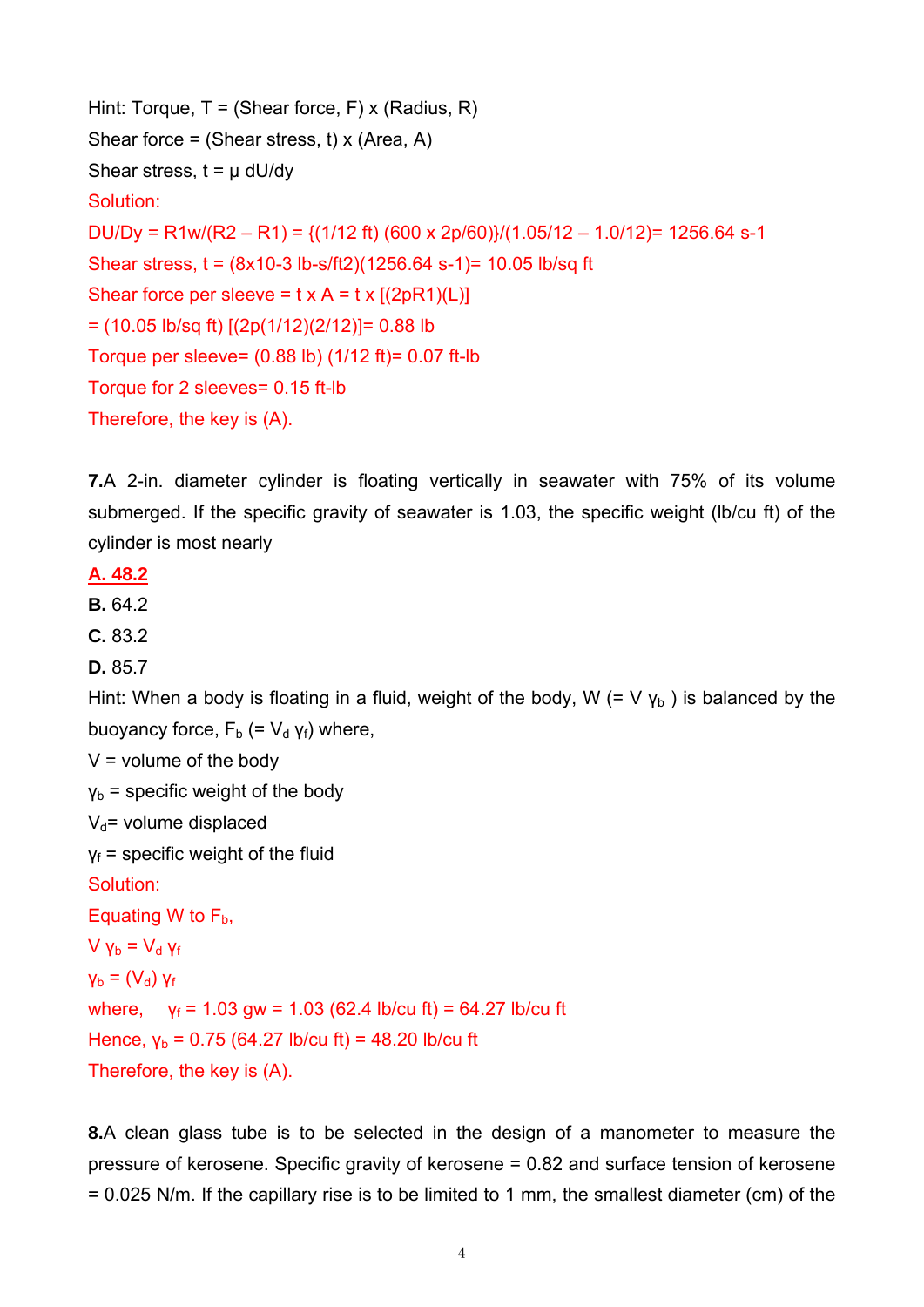glass tube should be most nearly

**A. 1.25**

**B.** 1.50

**C.** 1.75

**D.** 2.00

Hint: The capillary rise,  $h = \frac{4\sigma \cos \beta}{\gamma d}$ 

where,  $s =$  surface tension of the fluid;  $b =$  angle of contact;  $g =$  specific weight of the fluid; d = diameter of tube.

### Solution:

Rearranging the equation for the capillary rise and substituting the given data,

$$
d = \frac{4\sigma \cos \beta}{\gamma h}
$$
  
= 
$$
\frac{4(0.025 \text{ N/m})(\cos 0)}{(0.82 \times 9.8 \text{ kN/m}^3 \times 1,000 \text{ N/kN})(1/1,000 \text{ m})} = 0.0124 \text{ m} = 1.24 \text{ cm}
$$

```
Therefore, the key is (A).
```
**9.**An object weighs 275 N when fully immersed in water and 325 N when fully immersed in oil of specific gravity 0.9. The volume of the object  $(m^3)$  is most nearly

**A.** 0.02

## **B. 0.05**

**C.** 0.20

**D.** 0.50

Hint: When an object is fully immersed in a fluid, the apparent weight =  $W - F_b$ , where,

W = true weight of the object

 $F_b$  = buoyancy force =  $V_{Yf}$ 

V= volume of object

 $y_f$  = specific weight of the fluid

Solution:

When the object is fully immersed in water,  $275 N = W - Vgw$ 

or, 
$$
W = 275 N + Vgw(1)
$$

When the object is fully immersed in oil,  $325 N = W - V$ 

or,  $W = 325 N + V$ goil (2)

Subtracting (1) from (2),

$$
0 = 50 \text{ N} - V(gw - \text{goil})
$$
  
\n
$$
V = \frac{50 \text{ N}}{(\gamma_w - \gamma_{o\bar{u}})} = \frac{50 \text{ N}}{\gamma_w (1 - SG_{oi})} = \frac{50 \text{ N}}{(9,800 \text{ N/m}^3)(1 - 0.9)} = 0.051 \text{ m}^3
$$
  
\nor,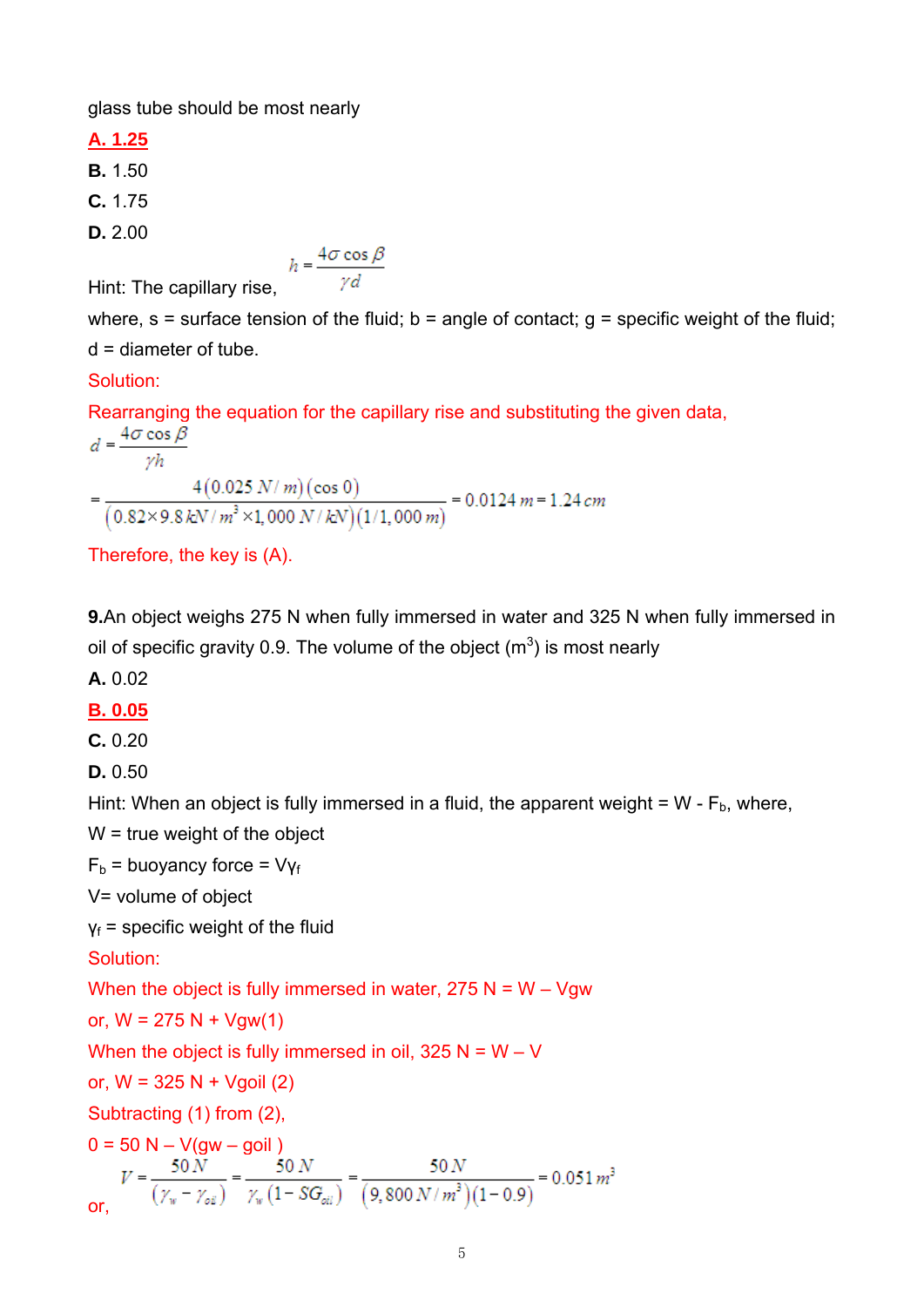#### Therefore, the key is (B).

**10.**A block of volume V and specific gravity, SG, is anchored by a light cable to the bottom of a lake as shown. If the specific weight of the water in the lake is gw, the tension, T, in the cable is given by

 $T = \frac{V(1 - SG)}{\gamma_w}$ **A. B.**  $T = \frac{V}{\gamma_w(1 - SG)}$ **C. D.** Hint: The force balance on the block is:  $F_b = T + W$  $F_b = V\gamma w$  $W =$  weight of the block= Vyb= V(SG yw) Solution: From the force balance,  $T = F_b - W = VV_w - V(SG V_w)$ Hence,  $T = V_{\text{Vw}} (1 - SG)$ Therefore, the key is (C).

**11.**When a uniform flat plate is placed horizontally at a depth of h as shown in Figure 1, the magnitude of the force exerted by the fluid on the plate is 20 kN. When this plate is tilted about its center of gravity through 30º as shown in Figure 2, the magnitude of the force (kN) exerted by the fluid on the plate is most nearly



Hint: The force balance on a flat plate =  $\gamma f A d_c$ 

Where,  $v_f$  is the specific weight of the fluid; A is the area of the plate; and  $d_c$  is the depth of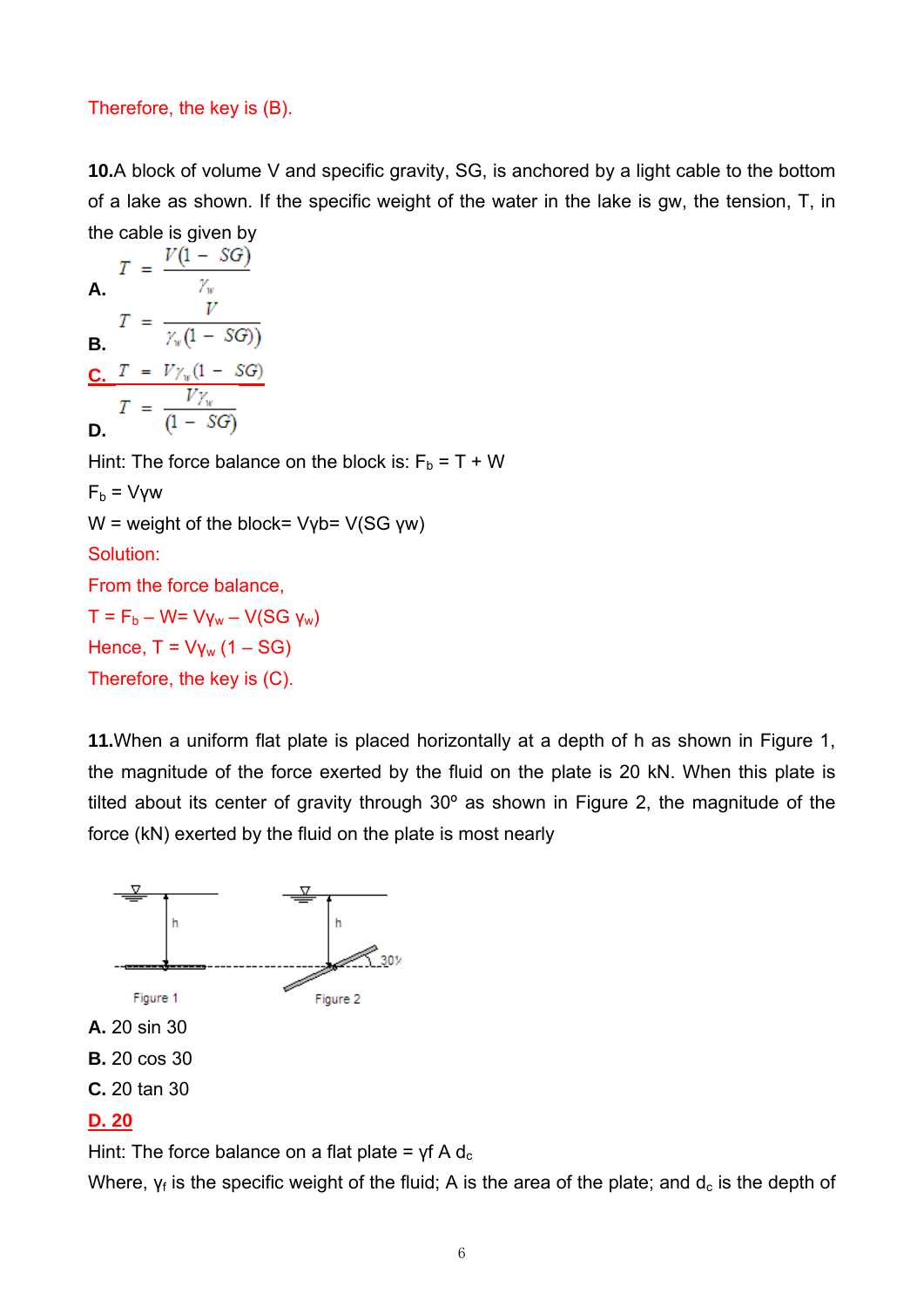center of gravity of the plate.

Solution:

Since the depth of center of gravity is the same in both cases, and the area is the same, the magnitude of the force will also be the same.

Therefore, the key is (D).

**12.**The figure shows an L-shaped gate ABC hinged at B. Ignoring the weight of the gate, the value of h (m) when the gate is about to open is most nearly



## **D. 3.5**

Hint: Let the hydraulic force on side AB =  $F_1$  and the hydraulic force on side BC =  $F_2$ . When the gate is about to open,

the moment of  $F_1$  about B should equal the moment of  $F_2$  about B. Hydraulic force on any surface =  $y$ Adc where,  $y$  = specific weight of water,

A = area of the surface;  $d_c$  = depth of center of gravity of the surface.

## Solution:

```
Considering unit width of the gate, F_1 = (9.81 \text{ kN/m3})(2 \text{ m} \times 1 \text{ m}) (h m) = 19.62h kN and,
F_2 = (9.81 kN/m3)(h m x 1 m) (h/2 m) = 4.9h2 kN
Moment of F_1 about B = F1 x 1 m = (19.62h kN) (1 m) = 19.62h kN-m
Moment of F<sub>2</sub> about B = F2 x h/3 = (4.9h2 kN) (h/3 m) = 1.63h3 kN-m
Equating the above two, 19.62h kN-m = 1.63h3 kN-m 
Hence, h = \sqrt{(19.62/1.63)} = 3.47 m
Therefore, the key is (D).
```
**13.**The figure shows a gate made of a uniform plate of height 4 m and width 1 m, hinged about it a horizontal axis through its center of gravity, G. Depth of water on the upstream side of the plate, h is 3 m. The magnitude of the minimum force (kN) that must be applied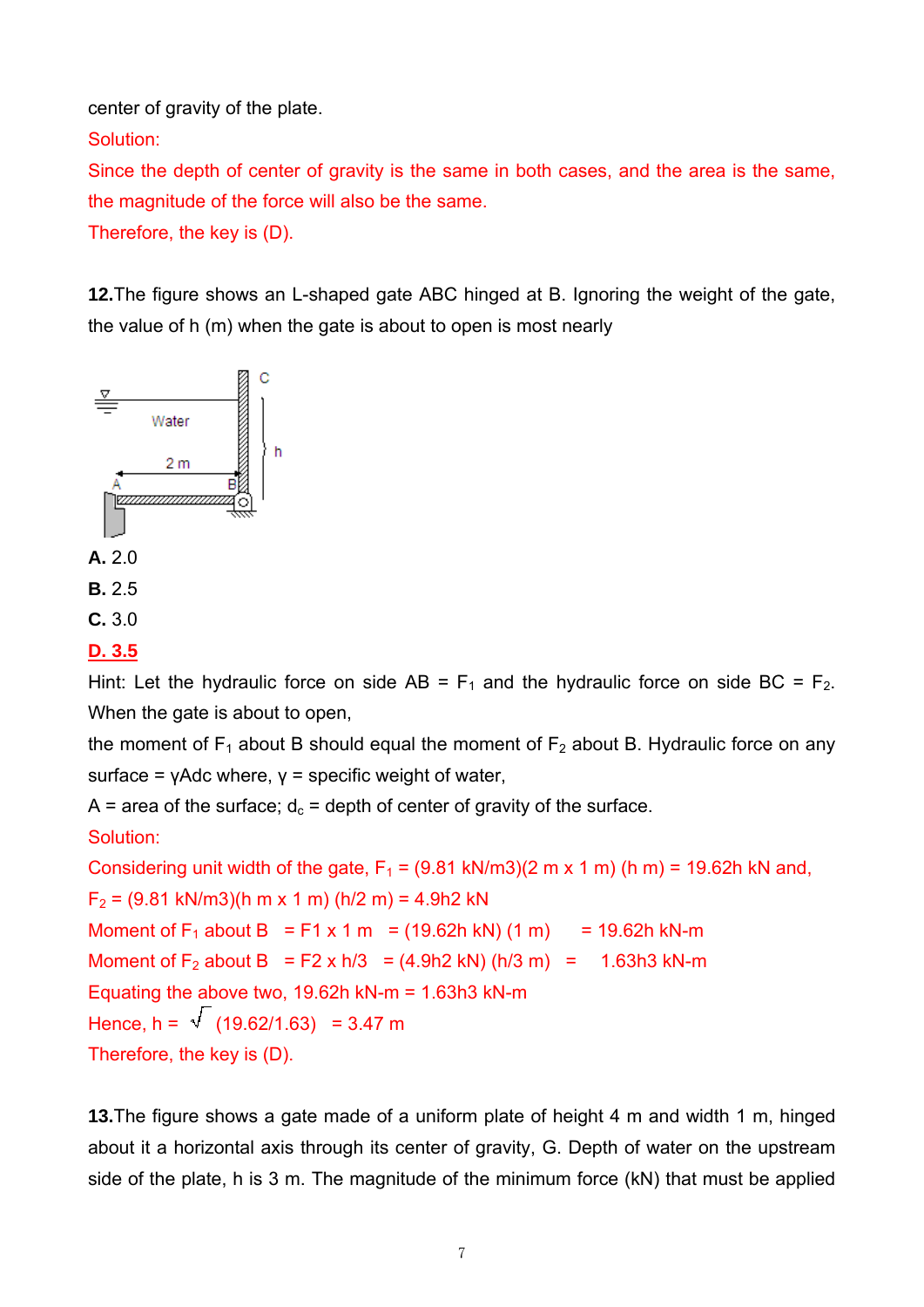at A to keep the gate in the vertical position is most nearly



- **A. 22**
- **B.** 26
- **C.** 41
- **D.** 66

Hint: The force at A will be minimum when it is applied horizontally. The moment of this force about the hinge should balance the moment due

to the hydraulic force on the plate. Hydraulic force on the plate =  $Ayd_c$  where, A = area of the submerged portion;  $γ =$  specific weight of water; and  $d_c$ 

is the depth of center of gravity of the submerged portion.

Solution:

Hydraulic force on gate,  $F = (3 \text{ m} \times 1 \text{ m})(9.8 \text{ kN/m}3)(3 \text{ m}/2) = 44.1 \text{ kN}$ 

Moment of the hydraulic force about the hinge,  $F \times (2 \text{ m} - \text{h}/3) = 44.1 \text{ kN-m}$ 

Hence the minimum force at A to hold the plate in the vertical position =  $44.1 \text{ kN-m/2 m}$  = 22.05 kN.

Therefore, the key is (A).

**14.**The figure shows the cross section of a dam. Assume the specific weight of water as 62.4 lb/cu ft. Considering unit width of the dam, the maximum moment of the hydraulic force on the dam about point P (ft-lb) is most nearly

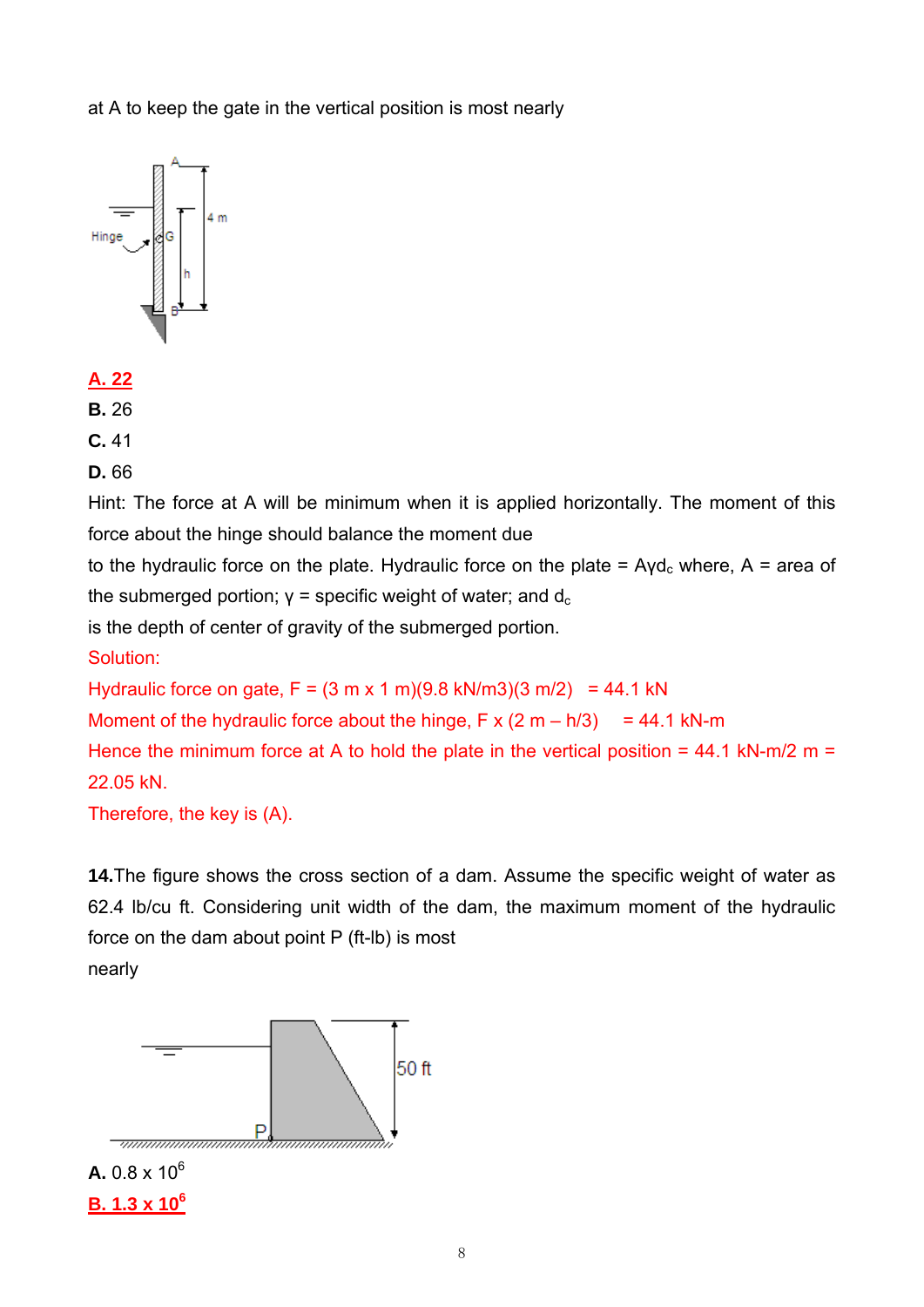```
C. 2.6 \times 10<sup>6</sup>
D. 3.9 \times 10<sup>6</sup>
Hint: The moment will be maximum when the water depth rises to the top of the dam. 
Moment about P = Force, F x distance of point of action from P, y
Force, F = v_f A d_cwhere, v_f = specific weight of fluid = 62.4 lb/cu ft
A = submerged area 
d_c = depth of center of gravity of submerged area
Distance from P, y = 1/3 of submerged depth
Solution: 
Considering unit width of the dam, A = 50 ft x 1 ft = 50 ft2
d<sub>c</sub> of submerged depth = 1/2 (50 ft)= 25 ft
Maximum hydraulic force on the dam, F = (62.4 \text{ lb/cu ft})(50 \text{ ft2})(25 \text{ ft}) = 78,000 \text{ lb}Distance of point of action from P= 1/3 (50 ft)= 16.67 ft 
Maximum moment= (78,000 lb) (16.67 ft)= 1.3 x 106 ft-lb 
Therefore, the key is (B).
```
**15.**The figure shows two chambers A and B, where two manometers are being used to measure the pressure. The manometeric fluid is the same in both manometers, with a specific gravity of 1.4. When  $h_a = 6$  cm and  $h_b = 4$  cm, the gage pressure in chamber A (kPa) is most nearly



**A.** 0.98

**B. 1.37**

**C.** 98

**D.** 137

Hint: Let  $p_A$  = gage pressure in chamber A and  $p_B$  = gage pressure in chamber B. Relate  $p_A$  to  $p_B$  using manometric

deflection,  $h_a$ , and relate  $p_B$  to patm using manometric deflection,  $h_b$ .

Solution:

 $p_B = p_A - h_a$  γ<sub>m</sub> =  $p_A - h_a$  (SG γ<sub>w</sub>)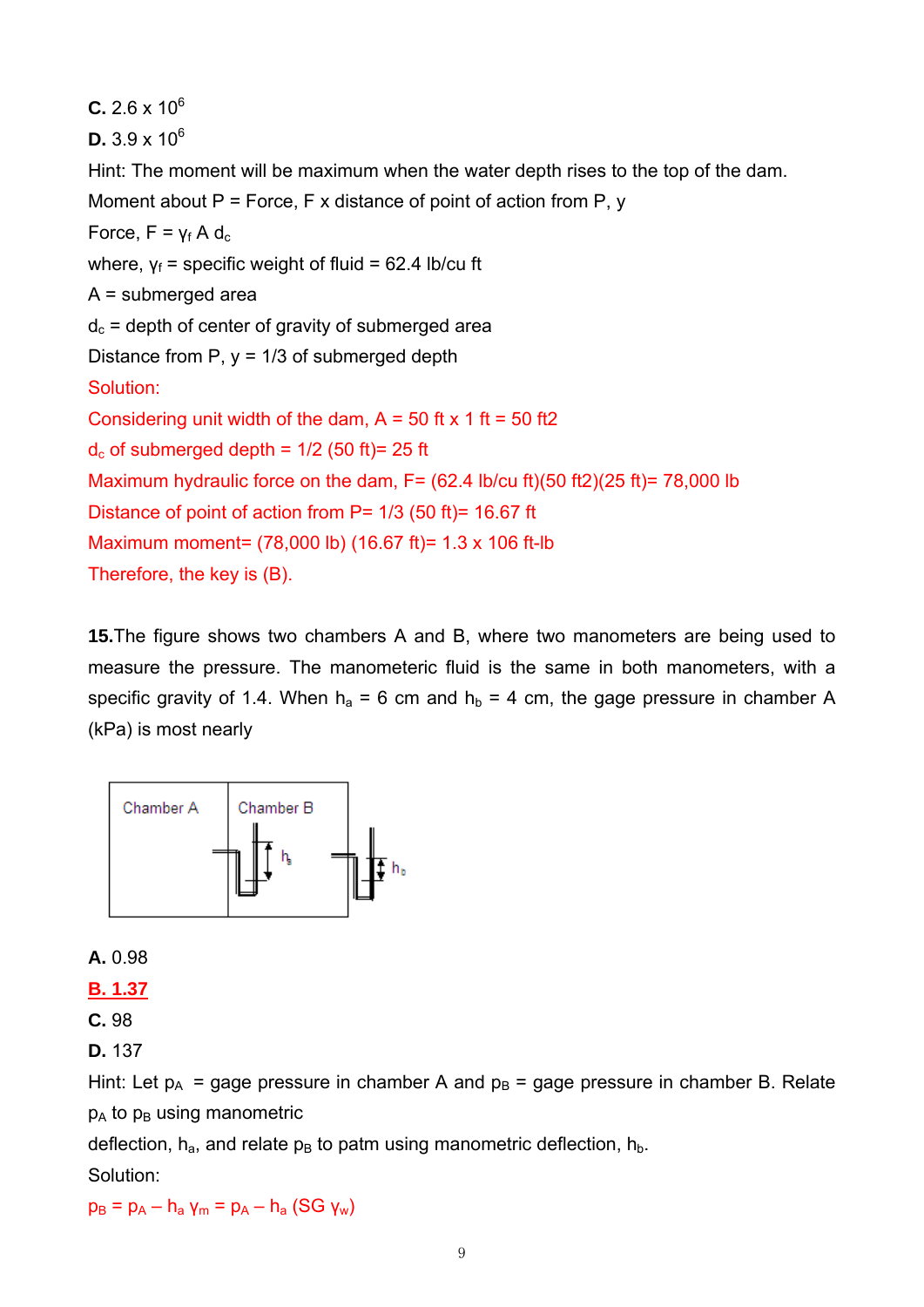$path = p_B - h_b$  γ<sub>m</sub> =  $p_B - h_b$  (SG γ<sub>w</sub>) Combing the above two equations,  $p_A - p_{atm} = p_{A, \text{gauge}} = (h_a + h_b)\gamma_m = (h_a + h_b)(SG \gamma_w) =$  $[(6/100 \text{ m} + 4/100 \text{ m})](1.4)$ k = 1.37 kPa Therefore, the key is (B).

**16.**A manometer is being used as shown to measure the pressure in a pressurized tank. The tank is partially filled to a depth of 25 cm with a fluid of specific gravity (SG) = 0.78. The specific gravity (SG) of the manometric gage fluid is 3.5. The gage pressure in the headspace (kPa) when  $h = 8$  cm is most nearly

**A.** 0.02

**B. 0.22**

**C.** 2.21

**D.** 22.15

Hint: Let the gage pressure in headspace to be p.

The pressure at depth h = p at the surface +  $y_h$ 

where *γ* is the specific weight of the fluid.

Find a horizontal plane and equate the pressure exerted by the two fluids at that plane. Solution:

With the interface of the two fluids as a reference plane, considering the fluid in tank,

Pressure at the interface =  $p + (0.78 \times 9.8 \text{ kN/m3})$  (25 cm + h cm)/100 Considering the gage fluid, Pressure at the interface = patm.  $+(3.5 \times 9.8 \text{ kN/m3})$  (h cm)/100 Equating the two, with  $p_{atm} = 0$  $p = (3.5 \times 9.8 \text{ kN/m3})$  (h cm)/100 - (0.78 x 9.8 kN/m3) (25 cm + h cm)/100 substituting  $h = 8/100$  m,  $p = 0.22$  kPa. Therefore, the key is (B).

**17.**An inclined-tube manometer is being used as shown to measure the pressure in a pressurized tank. The tank is partially filled to a depth of 20 cm with a fluid of specific gravity = 0.78. The specific gravity of the manometric gage fluid is 3.5. The gage pressure in the headspace (kPa) when  $h = 8$  cm is most nearly